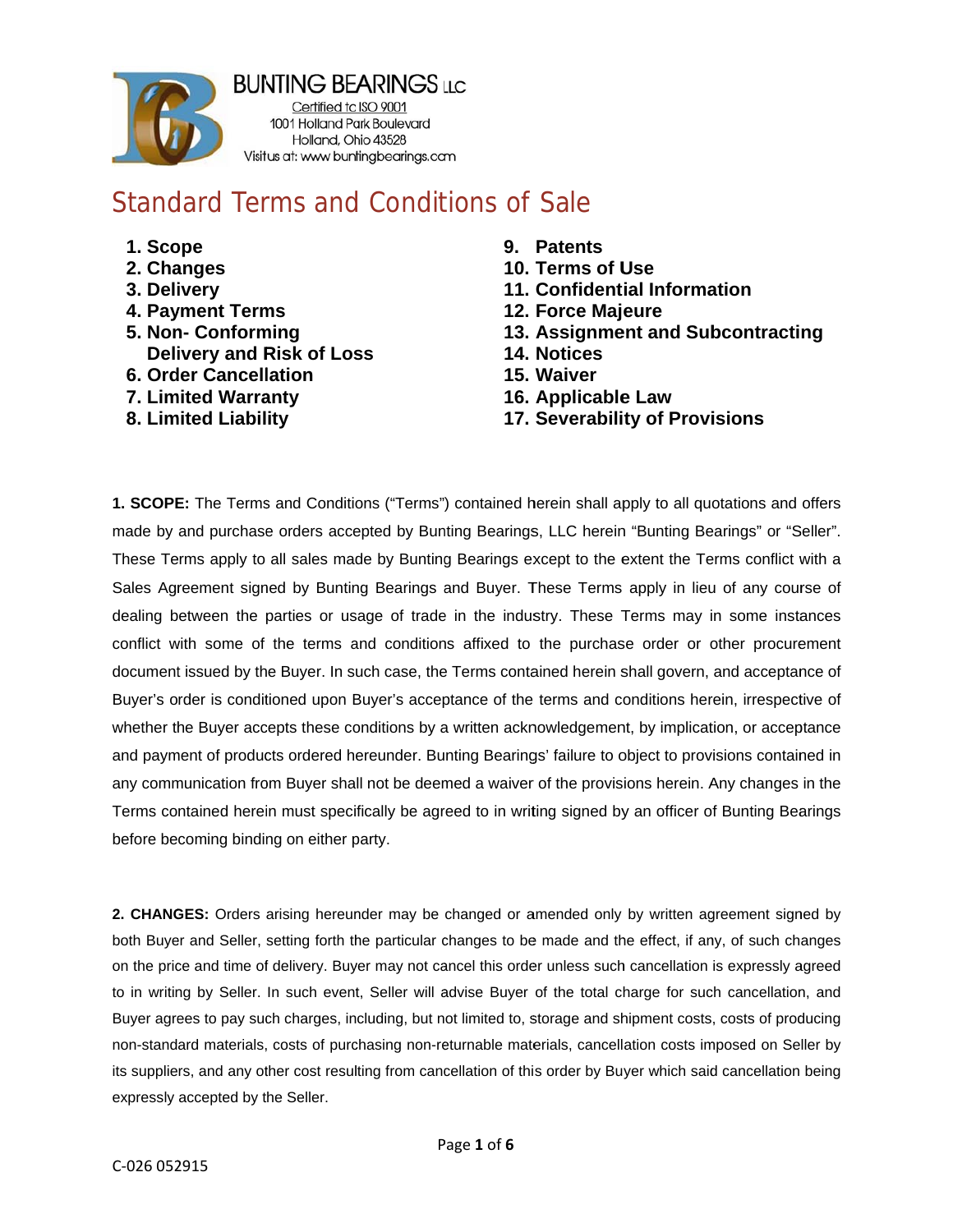**3. DELIVERY:** All sales are FOB Seller's shipping point unless otherwise noted. If Shipping and Handling Charges are quoted or invoiced, they will include charges in addition to actual freight costs. Delivery of the goods to the carrier at Seller's shipping point shall constitute delivery to Buyer and Buyer shall bear all risk of loss or damage in transit. The general method of shipment for each item is determined by the Buyer. However, Seller reserves the right, in its discretion, to determine the exact method of shipment. Seller reserves the right to make delivery in installments, all such installments to be separately invoiced and paid for when due per invoice, without regard to subsequent deliveries. Delay in delivery of any installment shall not relieve Buyer of Buyer's obligations to accept remaining deliveries.

Seller shall not be liable for any loss, damage or penalty as a result of any delay in or failure to manufacture, deliver or otherwise perform hereunder due to any cause beyond Seller's reasonable control, including, without limitation, unsuccessful reactions, act of Buyer, embargo or other governmental act, regulation or request affecting the conduct of Seller's business, fire, explosion, accident, theft, vandalism, riot, acts of war, strikes or other labor difficulties, lightning, flood, windstorm or other acts of God, delay in transportation, or inability to obtain necessary labor, fuel, materials, supplies or power at current prices.

**4. PAYMENT TERMS:** Unless otherwise agreed in writing, Payment terms shall be net thirty (30) days from the date of invoice. Buyer agrees to pay interest on any unpaid balance at a rate of five percentage points above the annual Federal Funds rate as specified in the Wall Street Journal on the day the balance becomes due. Unless otherwise agreed in writing, all payments are to be in United States dollars. For contracts outside the United States, Bunting Bearings may require payment to be secured by an irrevocable letter of credit or a bank guarantee acceptable to Bunting Bearings. Where payment is made by letter of credit, all costs of collection shall be for Buyer's account. In the event that Bunting Bearings is required to bring legal action to collect delinquent accounts, Buyer agrees to pay reasonable attorney's fees and costs of suit.

**5. NON-CONFORMING DELIVERY AND RISK OF LOSS:** Buyer shall notify Bunting Bearings of any visible defects, quantity shortages or incorrect product shipments within seven (7) days of receipt of the shipment. Failure to notify Bunting Bearings of any visible defects in the products or of quantity shortages or incorrect shipments within such period shall be deemed an unqualified waiver of any rights to return products on the basis of visible defects, shortages or incorrect shipments, subject to Buyer's rights under Section 7. Seller shall retain a security interest in the products until Buyer's final payment to Bunting Bearings for the products reducing the invoice balance to zero. Risk of loss and title shall pass to Buyer as soon as the products have been placed with a transport agent.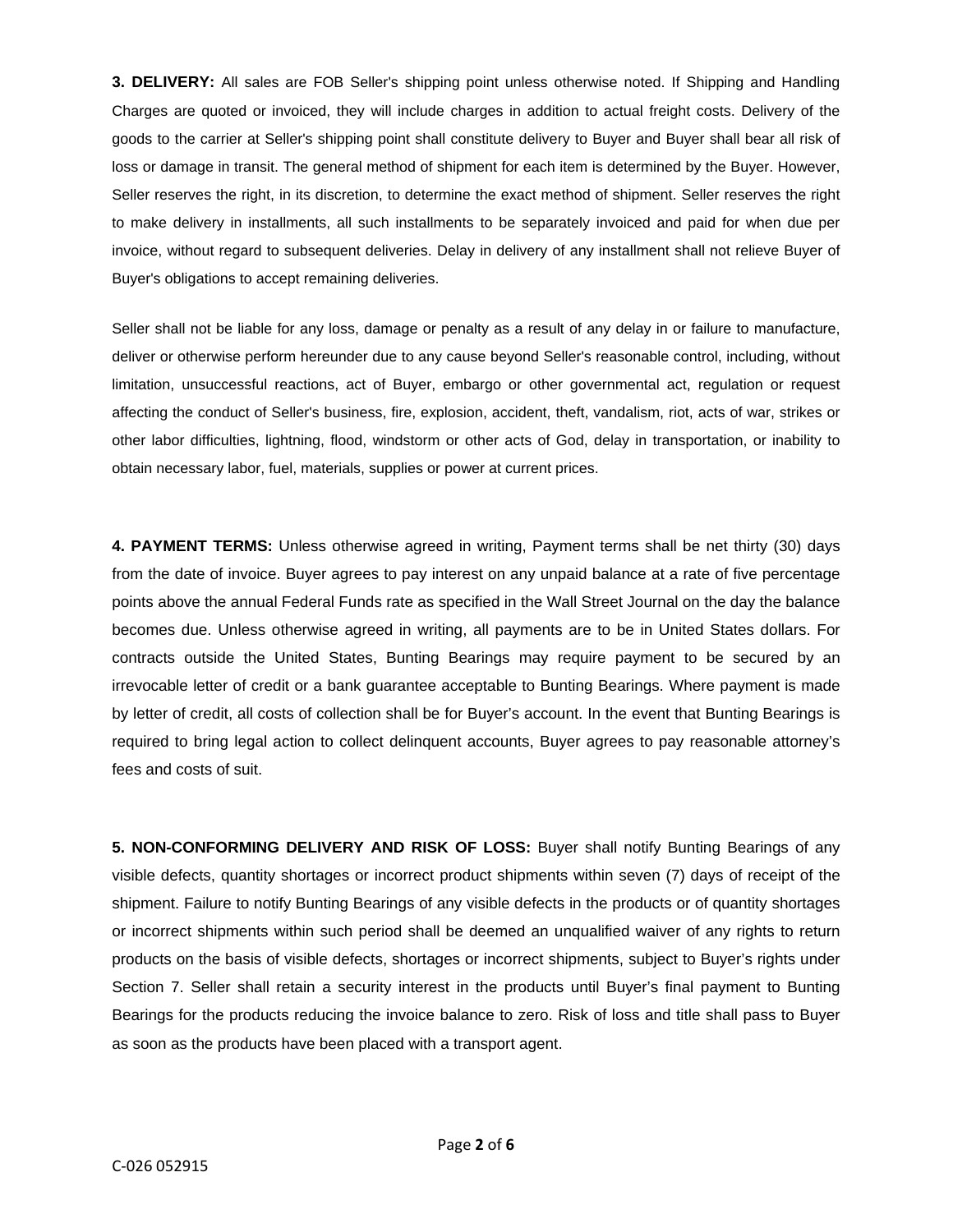**6. ORDER CANCELLATION**: (a) Buyers Cancellation for Convenience: Buyer may cancel any order for convenience on the following terms: (i) For standard products, Buyer may cancel or reschedule a product without penalty if the cancellation is more than thirty (30) days prior to the Confirmed Shipping Date (as specified in Bunting Bearings Order Acknowledgement or other document); cancellations within 30 days of a Confirmed Shipping Date must be approved in writing by the Bunting Bearings VP of Sales & Marketing and may be subject to special charges (ii) For nonstandard parts, custom products, or standard parts with minimum usage, Buyer may cancel or reschedule more than ninety (90) days prior to the Confirmed Shipping Date, except that Buyer shall accept delivery of all such products which are completed at the time of cancellation or rescheduling. Those nonstandard products which are in the workin-process inventory at the time of cancellation or rescheduling shall be paid for by Buyer at a price equal to the completed percentage of the product multiplied by the price of the finished product. Buyer also shall promptly pay to Bunting Bearings the costs of settling and paying claims arising out of the termination of work under Bunting Bearings subcontracts or vendors and any accounting, legal, and clerical costs arising out of the cancellation.

(b) Buyers Cancellation for Default: Upon written notice to Bunting Bearings, any order may be canceled in whole or in part in accordance with the terms hereof, because of Bunting Bearings' failure to deliver products by the Confirmed Shipping Date (this failure hereinafter called "Default"). Cancellation by Buyer for Bunting Bearings' Default, which may entitle Buyer to procurement costs, shall be effective only upon Bunting Bearings' failure to correct such Default within a reasonable period of time, but not less than thirty (30) days after receipt by Bunting Bearings of written notice of such Default.

(c) Bunting Bearings' Cancellation: Bunting Bearings shall have the right to cancel any unfilled order without notice to Buyer in the event that Buyer becomes insolvent, adjudicated bankrupt, petitions for or consents to any relief under any bankruptcy reorganization statute, or becomes unable to meet its financial obligations in the normal course of business. Any order that can be canceled or rescheduled by Buyer pursuant to paragraph 6(a) may be canceled or rescheduled by Bunting Bearings if notice is given to Buyer.

**7. LIMITED WARRANTY**: Except as specified below, products sold hereunder shall be free from defects in materials and workmanship and shall conform to Bunting Bearings' published specifications or other specifications accepted in writing by Bunting Bearings for a period of ninety (90) days from the date of shipment of the products unless superseded by published specifications. The foregoing warranty does not apply to any products which have been subject to misuse, neglect, accident, modification or not suitable for use. Bunting Bearings shall make the final determination as to whether its products are defective. Bunting Bearings' sole obligation for products failing to comply with this warranty shall be, at its option, to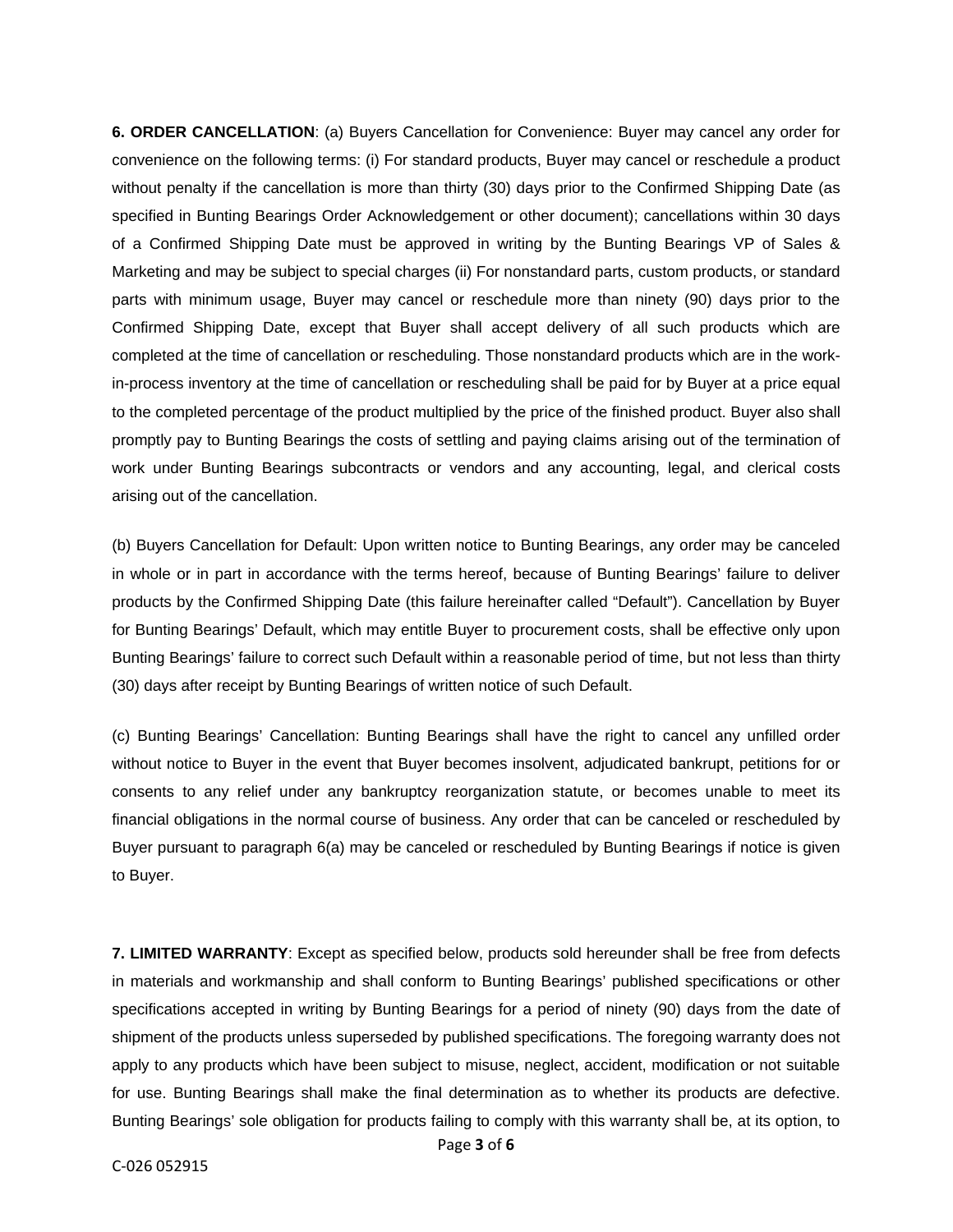either repair, replace or issue credit for the nonconforming product where, within warranty period, (i) Bunting Bearings has received written notice of any nonconformity; (ii) after Bunting Bearing's written authorization, Buyer has returned the nonconforming product to Bunting Bearings; and (iii) Bunting Bearings has determined that the product is nonconforming and that such nonconformity is not the result of improper installation, repair or other misuse. If determined to be defective Bunting Bearings will offer the replacement of the defective product and it will be scheduled and shipped in accordance with Bunting Bearings' lead time for applicable product. THE FOREGOING WARRANTY AND REMEDIES ARE EXCLUSIVE AND MADE EXPRESSLY IN LIEU OF ALL OTHER WARRANTIES, EXPRESSED, IMPLIED OR OTHERWISE, INCLUDING WARRANTIES OF MERCHANTABILITY AND FITNESS FOR A PARTICULAR PURPOSE. BUNTING BEARINGS DOES NOT ASSUME OR AUTHORIZE ANY OTHER PERSON TO ASSUME FOR IT ANY OTHER LIABILITY IN CONNECTION WITH ITS PRODUCTS. Buyer shall pass this warranty to any third-party purchaser of Bunting Bearings products.

**8. LIMITED LIABILITY:** Neither Bunting Bearings nor Buyer shall be liable for incidental or consequential damages, including but not limited to, the cost of labor, requalification, rework charges, delay, lost profits, or loss of goodwill arising out of the sale, installation or use of any Bunting Bearings product. If Bunting Bearings has any liability for breach of contract, breach of any implied condition, warranty or representation, the aggregate liability of Bunting Bearings to Buyer shall be limited in respect of any occurrence or series of occurrences to the contractual value of the products or services that are the subject of the contract.

**9. PATENTS:** (a) Indemnification: Subject to the limitations herein, Bunting Bearings will defend any suit or proceeding brought against Buyer if it is based on a claim that any product furnished hereunder constitutes an infringement of any U.S. intellectual property rights. Bunting Bearings must be notified promptly in writing and given full and complete authority, information and assistance for defense of the suit. Bunting Bearings will pay damages and costs therein awarded against Buyer but shall not be responsible for any compromise made without its consent. In no event shall Bunting Bearings' liability for such damages and costs (including legal costs) exceed the contractual value of the products or services that are the subject of the lawsuit. In providing such defense, or in the event that such product is held to constitute infringement and the use of the product is enjoined, Bunting Bearings, in its discretion, shall procure the right to continue using such product, or modify it so that it becomes non-infringing, or remove it and grant Buyer a credit for the depreciated value thereof. Bunting Bearings' indemnity does not extend to claims of infringement arising from Bunting Bearings' compliance with Buyer's design, specifications and/or instructions, or use of any product in combination with other products or in connection with a manufacturing or other process. The foregoing remedy is exclusive and constitutes Bunting Bearings sole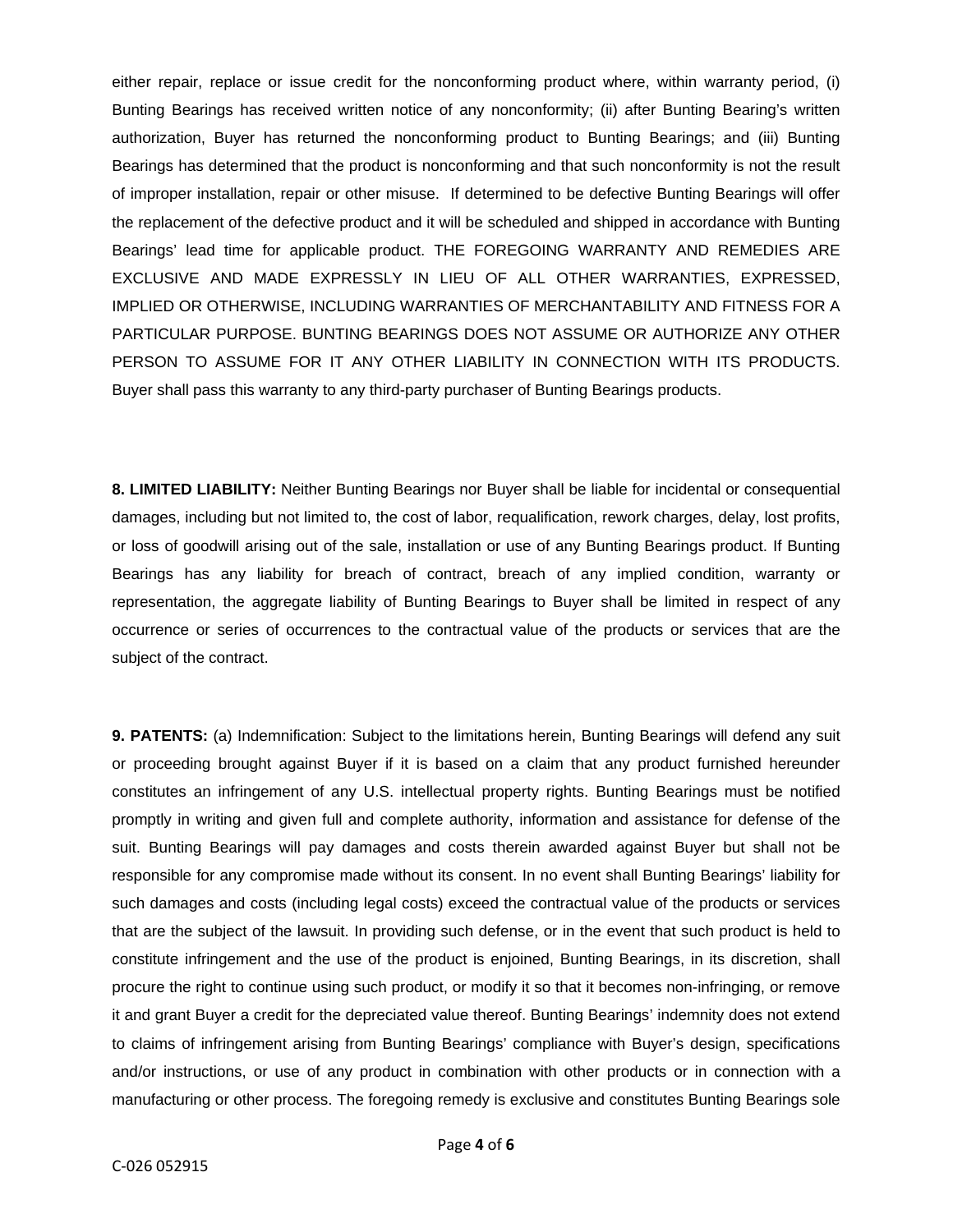obligation for any claim of intellectual property infringement and Bunting Bearings makes no warranty that products sold hereunder will not infringe any intellectual property rights.

(b) Bunting Bearings Retains its Intellectual Property: The sale of any products hereunder does not convey any license by implication, estoppel or otherwise covering combinations of the products with other equipment data or programs.

**10. TERMS OF USE:** Bunting Bearings, LLC products are not authorized for use as critical components in aerospace or automotive systems without the express written approval of Bunting Bearings. Buyers using Bunting Products in these prohibited applications without the prior notice and written consent of Bunting Bearings do so entirely at their own risk. There will be no warranty extended thereto, or liability arising from Bunting products installed in unauthorized applications.

In the event that a Buyer wishes to have Bunting Bearings supply product for aerospace or automotive systems, Buyer must fully disclose the intended application of the product on the purchase order. Bunting Bearings may decline producing product for that purpose or it may have additional charges for these applications to cover additional quality activities, insurance or other related costs.

**11. CONFIDENTIAL INFORMATION:** Except as required by law, neither party shall use (except for purposes connected with the performance of its obligations hereunder), divulge or communicate to any third party any information provided by the other party which it reasonably knows to be confidential.

**12. FORCE MAJEURE:** Bunting Bearings shall not be liable for any damage or penalty for delay in delivery or for failure to give notice of delay when such delay is due to the elements, acts of god, acts of the Buyer, act of civil or military authority, war, riots, concerted labor action, shortages of materials, or any other causes beyond the reasonable control of Bunting Bearings. The anticipated delivery date shall be deemed extended for a period of time equal to the time lost due to any delay excusable under this provision.

**13. ASSIGNMENT AND SUBCONTRACTING:** Bunting Bearings shall be entitled at all times to assign its rights under the contract (in whole or in part) or to subcontract any part of the work or services to be provided under the contract as it deems necessary or desirable.